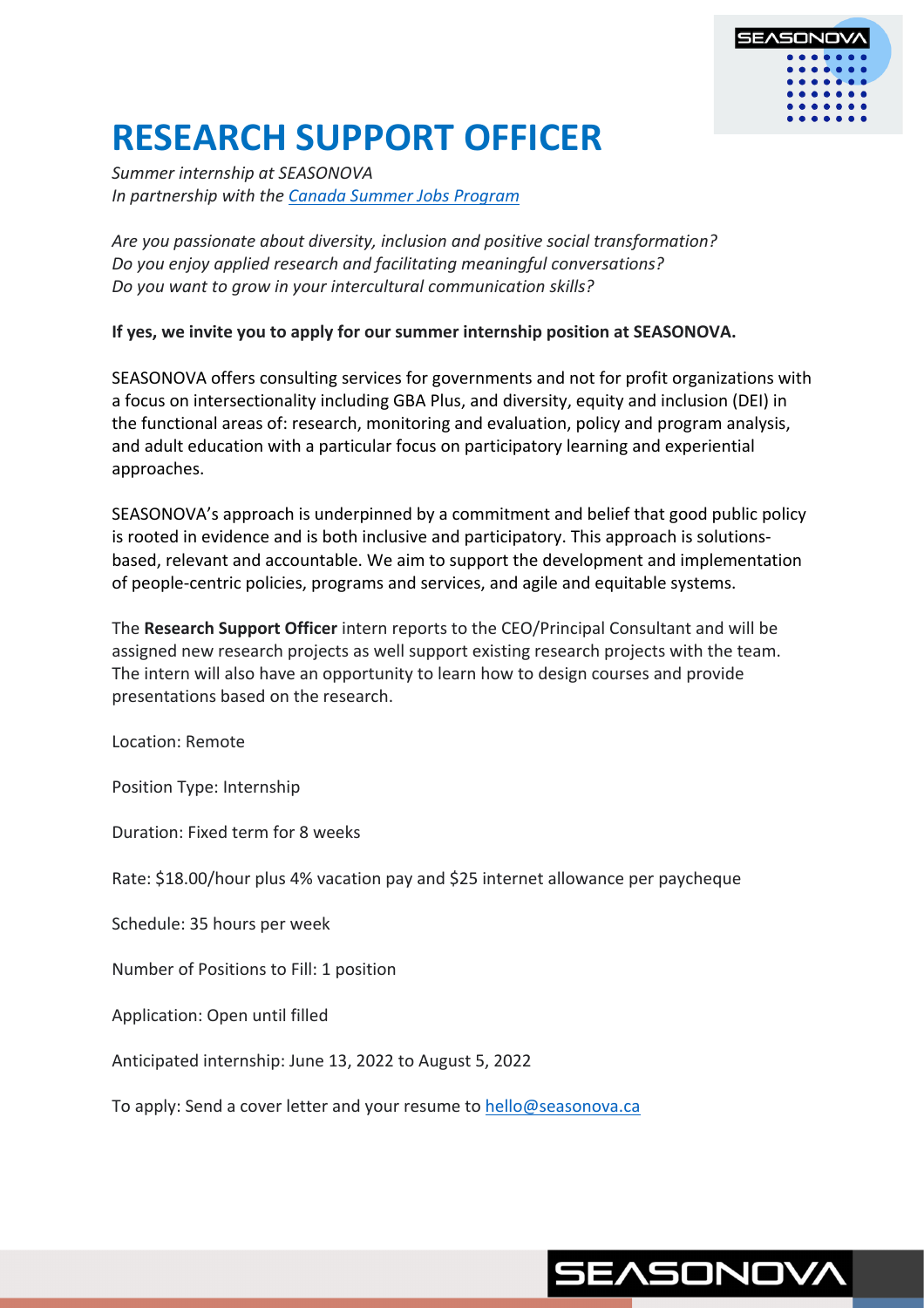

#### **DUTIES AND RESPONSIBILITIES**

- Conduct quantitative and qualitative research
	- Complete literature reviews or environmental scans
	- Collect, read, and summarize relevant academic and grey literature
	- Complete / format annotated bibliographies and references
	- Create questions for surveys, key informant interviews, or focus groups
	- Organize/Facilitate focus groups or interviews
	- Engage in data clean up and analysis
- Analyze and summarize research results in various formats such as presentations, briefing notes, memos/backgrounders, infographics, tables and charts, blog posts, newsletter entries, or a research paper
- Develop and present research findings including the development of asynchronous or synchronous courses, or microlearning videos
- Perform other related, ad-hoc duties as required such as: attend staff meetings, complete professional development training, attend mentoring sessions, connect with stakeholders.

## **MINIMUM QUALIFICATIONS & SKILLS:**

- Completed post-secondary education (graduate studies an asset) in social science, statistics, or management
- Strong research skills with background in quantitative or qualitative research
- Familiarity with APA
- Fluent in Microsoft Word, Excel and Powerpoint, and the Google Workspace
- Some experience with either Adobe or Canva
- Strong written communication and analytical skills
- Reliable and able to work independently or in a team
- With intercultural skills and values diversity and inclusion
- Fluency in English (French is an asset)
- Can complete deliverables on time

## **WORKING CONDITIONS:**

- Remote work must have own access to a computer and reliable internet
- Business casual, Monday to Friday
- Flexible working hours
- Pro-longed periods of sitting, computer use
- Minimal physical effort is required to successfully accomplish the essential job functions
- Must be able to work respectfully under pressure, and to multi-task